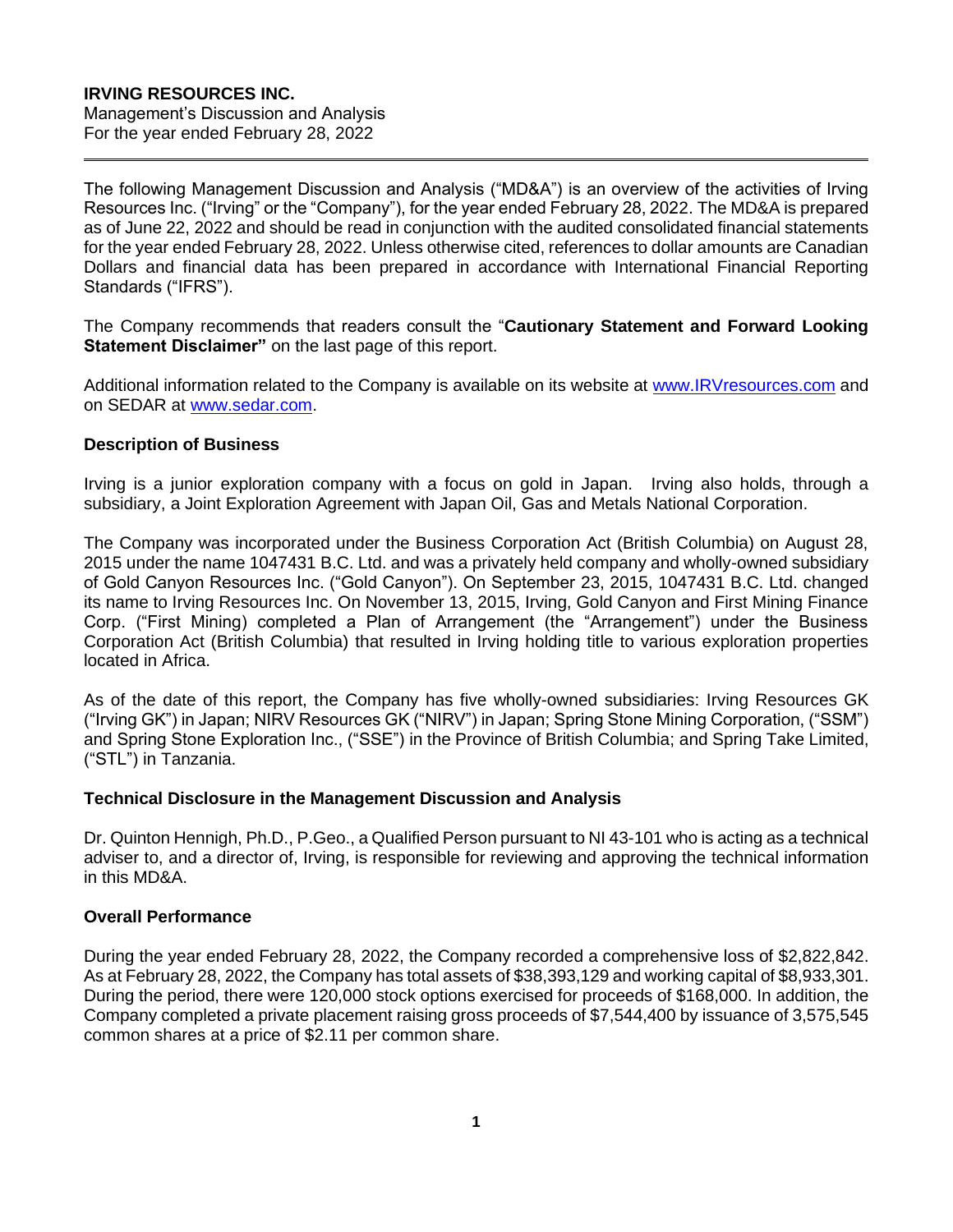## **IRVING RESOURCES INC.**

Management's Discussion and Analysis For the year ended February 28, 2022

## **Projects Update**

#### **Japan Properties**

#### *Omu Gold-Silver Project*

The Company, through its wholly-owned Japan subsidiary, Irving GK, entered into an agreement to purchase a 100% interest in a mining right for the Omui Property located in Hokkaido, Japan. The total purchase price for the mining right is JPY40,000,000 cash (CAD \$477,000) and JPY10,000,000 (CAD \$118,100) worth of the Company's common shares. During 2016, the Company paid JPY20,000,000 cash (CAD \$245,000) towards the acquisition of this agreement. In August, 2017, the Company paid the balance of JPY20,000,000 cash (CAD \$232,000) as the definitive registration procedure of the transfer of the mining right was completed. In February, 2018, the Company completed the acquisition when it issued 135,747 common shares upon completion of the registration of the transfer of the mining right. The mining right encompasses an area of roughly 2.98 sq km covering a young, Miocene-aged hot spring center hosted by Tertiary-aged intermediate and felsic volcanic rocks.

To augment this land position, Irving GK has filed a total of 57 prospecting licenses (including alluvial claims) covering an additional 173.93 sq km of prospective ground in the vicinity of the Omui Mine and including another past producing Au-Ag mine, Hokuryu, situated about seven km west of Omui. Acceptance of all prospecting and alluvial applications was granted by the Ministry of Economy, Trade and Industry ("METI") and a multi-step review started for final approval. Mitsui Mineral Development Engineering Co, Ltd ("MINDECO") is assisting the Company throughout the process.

In November, 2018, the Company voluntarily filed a technical report prepared pursuant to NI 43-101 for the Omu gold-silver project. The independent technical report, entitled "Independent Technical Report on the Omu Property, Hokkaido, Japan" (the "**Omu Technical Report**"), with an effective date of November 6, 2018, was prepared for the Company by Christopher Mark Barrett, (MSc., CGeol) of SRK Exploration Services Ltd, in London, UK, and others. Mr. Barrett is a "qualified person" as defined under NI 43-101.

In October, 2018, the Company received approval from METI of its Omui Mine Plan covering mining and exploration related activities at its Omui Mining Licence. With this approval, the Omui Mine Safety Regulation has been submitted and accepted.

In January, 2019, the Company announced it received approval from METI of its Otoineppu Prospecting Plan covering drilling activities at the Omu Sinter. With the approval, the Otoineppu Mine Safety Regulation has been submitted and accepted.

In March, 2019, the Company began drilling and by early August had completed drilling of the first eight holes. These eight holes, collectively totaling approximately 3,388.5 m, test approximately one kilometer of strike from north to south along the very large zone of alteration and mineralization underlying the Omu Sinter terrace. All eight drill holes intersected long intervals of highly altered volcanic and sedimentary rocks. Notable vein intervals have been intersected in all holes.

At Omu Sinter, the most significant drill intercept to date is a high-grade vein interval in hole 19OMS-002 between 184.93-185.72 m grading 48.96 gpt Au and 945.4 gpt Ag and discussed in the Company's news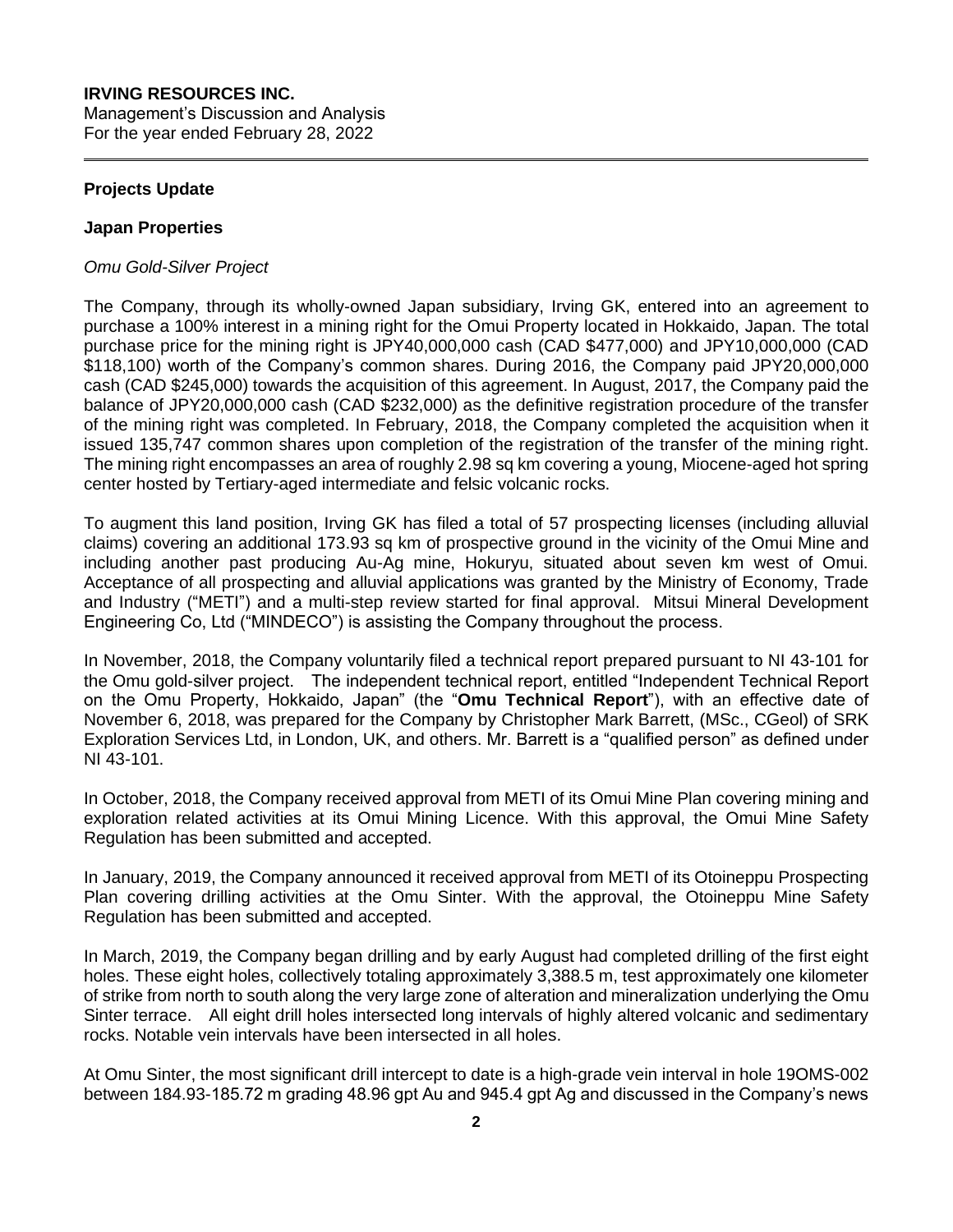#### **IRVING RESOURCES INC.** Management's Discussion and Analysis

For the year ended February 28, 2022

release dated May 6, 2019**.** Sixteen additional veins and vein breccia zones were encountered in hole 19OMS-002, but of low Au grades and variable Ag grades. Assays from the remaining six holes were reported in a press release dated November 5, 2019. All eight widely spaced diamond drill holes at Omu Sinter encountered significant gold-silver mineralization including notable vein intercepts in seven of eight holes. Further drilling at Omu Sinter was conducted from January to April, 2020.

The Company has undertaken two geophysical surveys to help evaluate subsurface structure to better design its drill program. MINDECO completed a loop electromagnetic ("EM") survey at the Omu Sinter which revealed further evidence that basement rocks may underlie the target area as well as providing a very clear picture of the underlying structural architecture that hosts the Omu hydrothermal "plumbing" system.

In addition, with technical assistance from Newmont Corporation and help from MINDECO, Irving undertook a controlled-source audio-frequency magnetotellurics ("CSAMT") survey at each of its three main target areas, Omu Sinter, Omui Mine and Hokuryu Mine and these results have provided more refined phase two drilling targets. A detailed gravity survey was also completed to complement the CSAMT survey.

Three north-south oriented trenches totaling approximately 200 m length were dug across the Honpi target area at Omui Mine site. The weathering profile proved to be thicker than anticipated being over three meters deep in places and this has made gaining exposure of bedrock challenging in certain areas. Where vein material was encountered, it was stockpiled on site and will comprise part of the upcoming bulk sample being collected at Omui.

In October 2019, the Company announced that drilling resumed at the Omu Gold-Silver Project with a phase one drill campaign at the Omui Mine site. Further to press releases dated December 17, 2019 and January 17, 2020, ten drill holes were completed with six of them encountering significant vein mineralization.

In February, 2020 the Company announced that diamond drill hole 19OMI-010, at the Omui Mine site, encountered 21 significant Au-Ag veins. Hole 19OMI-010 was the first hole testing the interpreted boiling level of the paleo-hot spring system at this important target.

Vein intercepts in hole 19OMI-010 include 3.00 m grading 27.0 gpt Au and 40.5 gpt Ag, 1.10 m grading 29.6 gpt Au and 36.5 gpt Ag, 3.77 m grading 12.3 gpt Au and 84.5 gpt Ag, and 1.20 m grading 7.8 gpt Au and 887.5 gpt Ag. Hole 19OMI-009, situated appropriately 100 m east of hole 19OMI-010 and oriented south at an inclination of -60 degrees, was also intended to be a deep drill test but was lost at 292.4 m in bad ground. Nonetheless, this hole encountered five significant veins including one of 0.80 m grading 46.3 gpt Au and 22.1 gpt Ag.

Given the success of hole 19OMI-010, Irving believes the large, deep-rooted resistive feature defined by CSAMT surveys at Omui is indeed the silicified core of the system and has potential to host a significant number of undiscovered mineralized veins.

Between mid-January and early April 2020, the Company completed four diamond drill holes at Omu Sinter to follow up on encouraging vein mineralization encountered in its 2019 phase one drill campaign as well as newly defined CSAMT anomalies as discussed in a press release dated April 21, 2020.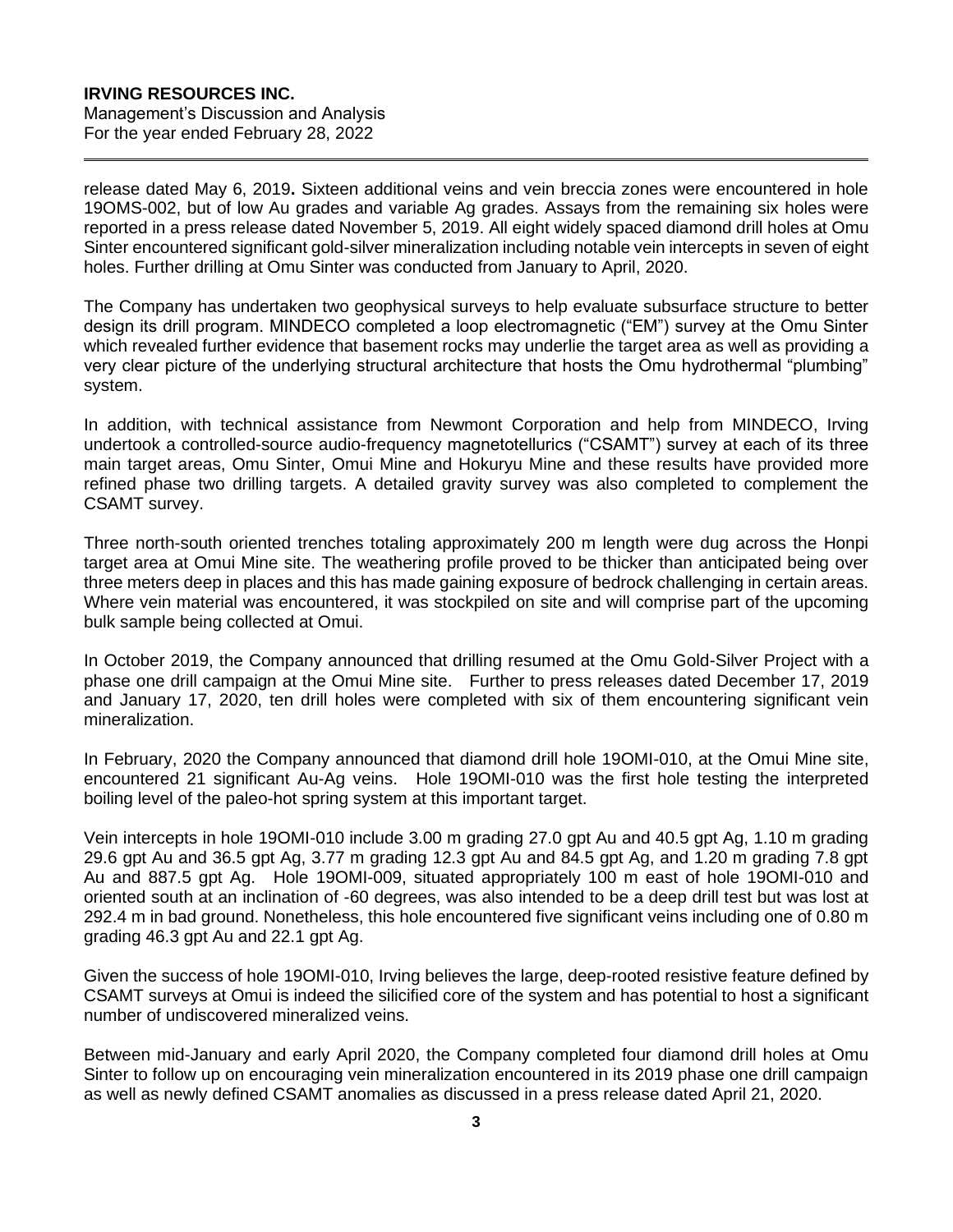Following review of the COVID-19 situation in the Omu region, an area where very few COVID-19 cases have been reported, and after developing strict operational guidelines, the Company continued exploration at the Omu project.

During 2020, the Company completed nine holes at the Omui Mine Site. In June 2020, the Company announced that its drilling at Omui Mine Site has encountered multiple epithermal vein intercepts in holes 20OMI-002 and 20OMI-003. And in August 2020, the Company announced that assay results confirm the presence of multiple gold-silver veins. Results include 12.59 gpt Au and 91.36 gpt Ag (13.81 gpt Au eq) over 2.01 m within 2.90 gpt Au and 29.5 gpt Ag (3.29 gpt Au eq) over 14.50 m in hole 20OMI-002. Hole 20OMI-003 yield one vein intercept of 8.15 gpt Au and 147.29 gpt Ag (10.11 gpt Au eq) over 1.76 m within 3.55 gpt Au and 69.24 gpt Ag (4.47 gpt Au eq) over 14.24 m and a second of 21.65 gpt Au and 538.75 gpt Ag (28.83 gpt Au eq) over 1.72 m including 56.10 gpt Au and 1,435.00 gpt Ag (75.23 gpt Au eq) over 0.60 m.

In November 2020, the Company announced that its drilling at Omui Mine Site encountered a very long intercept of of 81.73 m grading 1.44 gpt Au eq (1.02 gpt Au and 31.29 gpt Ag) beginning at a down hole depth of 27.45 m. Included within this are several higher grade vein intercepts including 8.42 gpt Au eq (7.05 gpt Au and 102.50 gpt Ag) over 1.60 m, 3.33 gpt Au eq (3.09 gpt Au and 17.89 gpt Ag) over 3.35 m, 7.30 gpt Au eq (5.05 gpt Au and 168.96 gpt Ag) over 1.41 m and 4.85 gpt Au eq (0.84 gpt Au and 300.72 gpt Ag) over 0.65 m. Hole 20OMI-004, with an inclination of -55 degrees, encountered 55.44 m grading 0.72 gpt Au eq (0.52 gpt Au and 15.24 gpt Ag) as well as several narrow higher grade vein intercepts.

In February 2021, the Company announced the drill results from the Nanko target where each hole drilled encountered multiple vein intercepts. Some of these results include:

- $\bullet$  2.39 m grading 6.77 gpt Au eq (5.22 gpt Au and 103.6 gpt Ag) in hole 200MI-006
- 2.99 m grading 4.74 gpt Au eq (4.34 gpt Au and 26.8 gpt Ag) in hole 20OMI-007
- 2.00 m grading 4.37 gpt Au eq (3.98 gpt Au and 26.1 gpt Ag) in hole 20OMI-008
- 1.87 m grading 10.27 gpt Au eq (8.88 gpt Au and 93.1 gpt Ag) and a second interval of 6.50 m grading 4.73 gpt Au eq (4.37 gpt Au and 24.4 gpt Ag) including 2.51 m grading 9.74 gpt Au eq (9.21 gpt Au and 35.2 gpt Ag) in hole 20OMI-009.

In May 2021, the Company announced it had completed four drill holes at the Sinter target. Two of these holes at the Sinter were testing two new zones of high resistivity, the first to the west and the second to the east of the main N-S-trending mineralized/resistive trend, the subject of drilling the past two seasons.

In August 2021, the Company announced these drill results. Holes 21OMS-002 and 21OMS-004 tested an area underlain by a broad expanse of silica sinter terrace in the southern part of this project area and both holes encountered multiple long intervals of low grade gold and silver mineralization in bedded silica sinter and highly silicified, often hydrothermally brecciated, rocks beneath. Holes 21OMS-001 and 21OMS-003 tested CSAMT anomalies to the west and east of the main Omu Sinter trend, respectively. Although each hole encountered hydrothermally altered volcanic rocks, only anomalous Au and Ag values were encountered. Therefore, Irving believes all mineralization at Omu Sinter occurs within the 1.2 km long north-south corridor now tested by multiple holes.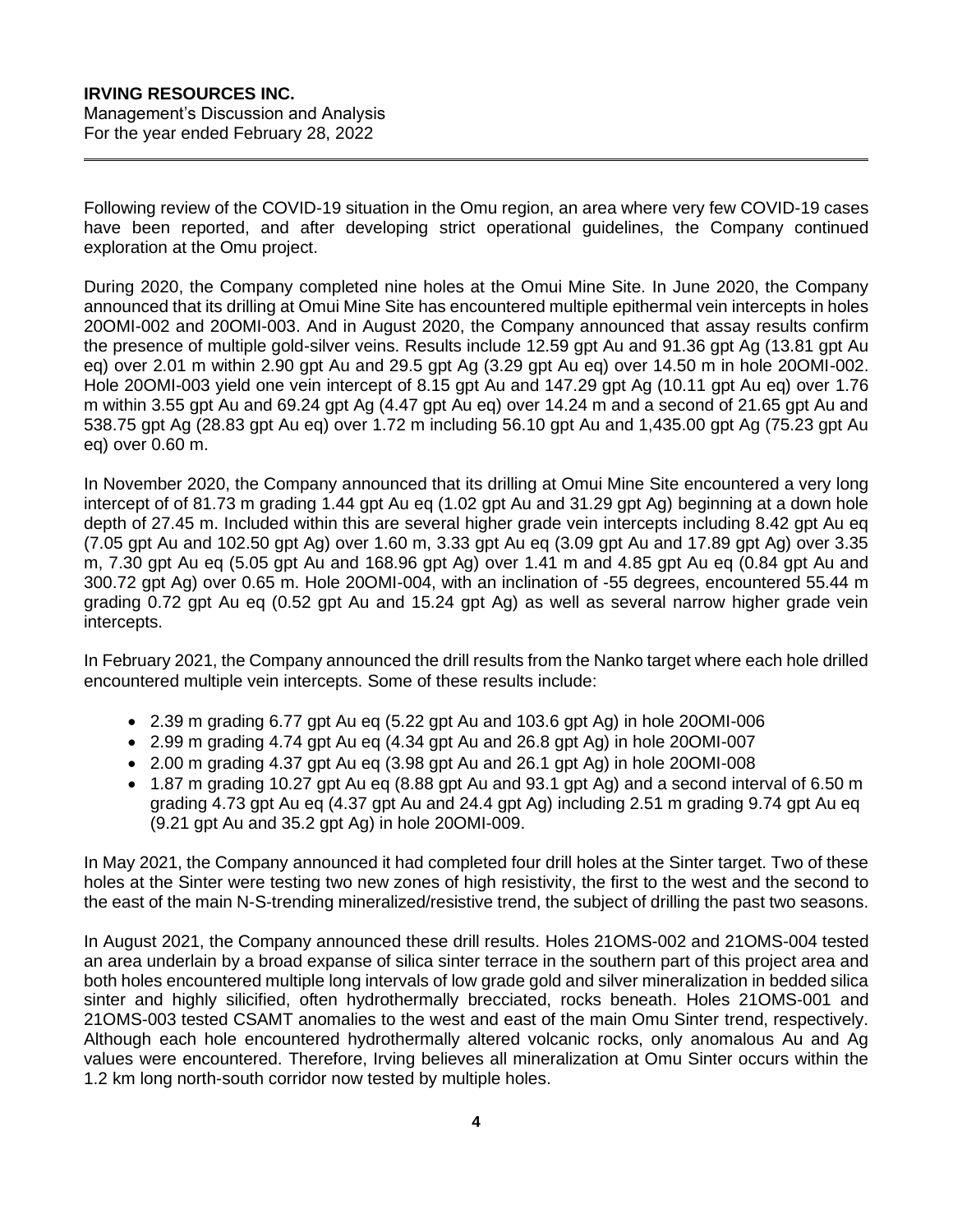In September 2021, the Company commenced its maiden drill program at Hokuryu, which is being undertaken using a Japanese-based drill contracted from Sumiko Resources Exploration & Development Co., Ltd., a wholly-owned subsidiary of Sumitomo Metal Mining Co., Ltd. Up to four holes are designed as a drill test of the Hokuryu vein system. Irving's recent controlled source audio-magnetotellurics geophysical program (CSAMT) identified a large corridor of resistive, presumably silicified, rock extending well beyond the historic mine area. The initial holes will test select areas along this corridor for vein extensions and new veins. One diamond drill hole was completed to a depth of 294.7m; however, the additional holes were postponed due to inclement weather. In March 2022, the Company announced assays results for this partially completed first drill hole. Although the hole was temporarily terminated and did not fully test the sub-vertical electrically resistive zone being targeted, the two veins encountered graded 3.12 gpt Au and 469 gpt Ag (9.13 gpt Au eq) over 0.41m and 14.05 gpt Au and 13.35 gpt Ag (14.22 gpt Au eq) over 0.33m within 4.27 gpt Au and 7.55 gpt Ag (4.37 gpt Au eq) over 1.67m, respectively.

During the fall, the Company also completed a two-hole follow up drill program at the Omui Mine Site. In December 2021, the Company announced it has discovered a new, buried hot spring system immediately beneath areas previously targeted with shallow drilling at the Omui Mine Site. Hole 21OMI-002, the second diamond drill hole of the two-hole program, encountered an approximately 100 m long intercept of beds of siliceous hot spring sinter interbedded with various clastic rocks at a depth of approximately 200 vertical meters beneath the historic Honpi mine area. The presence of this new sinter horizon suggests the presence of an older, extensive hot spring system buried underneath Honpi. In March 2022, the Company announced that the 2022 diamond drill program had commenced with three holes designed to test the anticipated deep system at Honpi.

In June 2022, the Company reported that geophysical crews were granted visas to enter Japan and phase II of the CSAMT surveys at the Omu project had begun.

Over the past three years, the Company has purchased a total of 1.35 sq km of surface rights covering an area over the Omu Property for the total purchase price of JPY38,145,974 (CAD\$458,279).

In addition, the Company entered into long-term leases of surface rights covering a total area of 1.06 sq km in an area over the Omui Property. The total costs for the initial five-year period is JPY10,637,140, (CAD\$129,613). The leases are for a five-year term and can be extended for up to three additional fiveyear periods.

Securing ownership and long-term lease agreements of these key properties puts the Company in a strong position to advance the Omu gold-silver project. These surface rights are considered critical for Irving to proceed with mining work.

In June 2022, the Company announced it has purchased two new diamond drills for its exploration programs in Japan. A new Zinex A5 diamond drill has been secured through a Canadian company and is expected to arrive in Japan in mid-July. In addition, a new LF90DT diamond drill has been secured through Boart Longyear, and is anticipated to be delivered in the third quarter of 2022.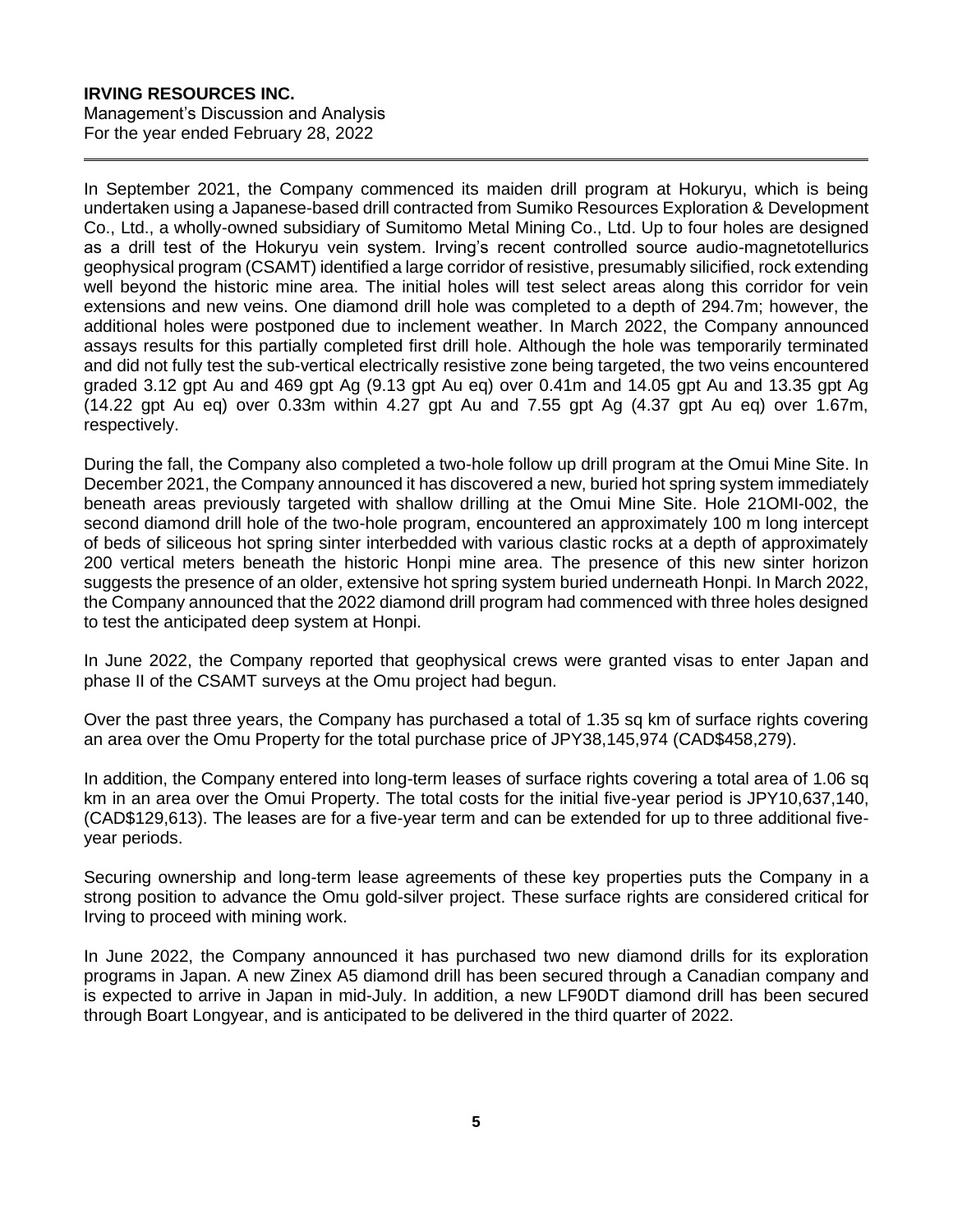## *Yamagano Property*

In September 2020, the Company announced that it signed a binding option agreement with Shimadzu Limited to acquire the 5.2 sq km Yamagano mining license, site of extensive historic high-grade gold vein mining, in southern Kyushu. The Yamagano mining district, situated approximately 11 km southwest of the large, high-grade Hishikari gold mine, is host to innumerable historic gold mine workings, some dating back to 1640 AD during the early Edo Period in Japan. Mining focused on a multitude high-grade epithermal gold veins hosted by volcanic rocks blanketing this region. Irving also holds four important new mineral prospecting licenses immediately east of the Yamagano mining tenement. As discussed in the Company's news release dated June 23, 2020, Irving controls five key property positions in Kyushu. This includes Yamagano, Satsuma A, Satsuma B, Satsuma C and Satsuma D projects. All of these projects encompass gravity highs that Irving considers highly prospective for blind epithermal vein mineralization.

In December 2021, the Company provided an update at the Yamagano and Satsuma Projects. In preparation of exploration activities, Irving has secured an office near Kagoshima airport, appointed Kagoshima Mine Manager and engaged in consultations with local government offices, communities and universities. In response to positive stream sediment analyses, the Company has expanded its Satsuma B block of tenements. Each of Irving's claim blocks, Yamagano, Satsuma A, Satsuma B, Satsuma C and Satsuma D, is centered over an anomalously high gravity anomaly considered highly prospective for blind epithermal vein mineralization. In addition, the Company has engaged a local geotechnical firm to undertake the geologic mapping over the entirety of the Yamagano claim holdings. Detailed gravity and drone magnetics surveys were also conducted across the property.

#### *Noto Property*

In March 2021, the announced that it had conducted stream sediment surveys over much of the Noto Peninsula, in Honshu, Japan and upon review of the stream sediment analyses and recognition of several significant gold and multi-element anomalies, the Company applied for 99 prospecting licenses covering approximately 337.37 sq km on the Noto Peninsula. These prospecting licenses cover four discrete target areas displaying strong stream sediment gold, silver, arsenic, antimony, mercury and/or copper anomalism. The mineral prospecting licenses have been accepted by METI and a multi-step review has started for the final approval.

#### *Shimokawa Property*

During the year ended February 28, 2019, the Company filed 15 mineral prospecting licenses covering 48.50 sq km of the Shimokawa area. The mineral prospecting licenses have been accepted by the METI and a multi-step review has started for the final approval. At Shimokawa, multiple hot spring silica sinter terraces have been identified by Irving geologists. Follow up prospecting and mapping are being planned.

## *Engaru Property*

During the year ended February 28, 2019, the Company filed 25 mineral prospecting licenses totaling 84.42 sq km covering an area a few km south of the historic Konomai gold field. All applications were accepted by METI and a multi-step review has started for final approval. Reconnaissance prospecting near Engaru by Irving geologists in November, 2018, led to discovery of several areas of epithermal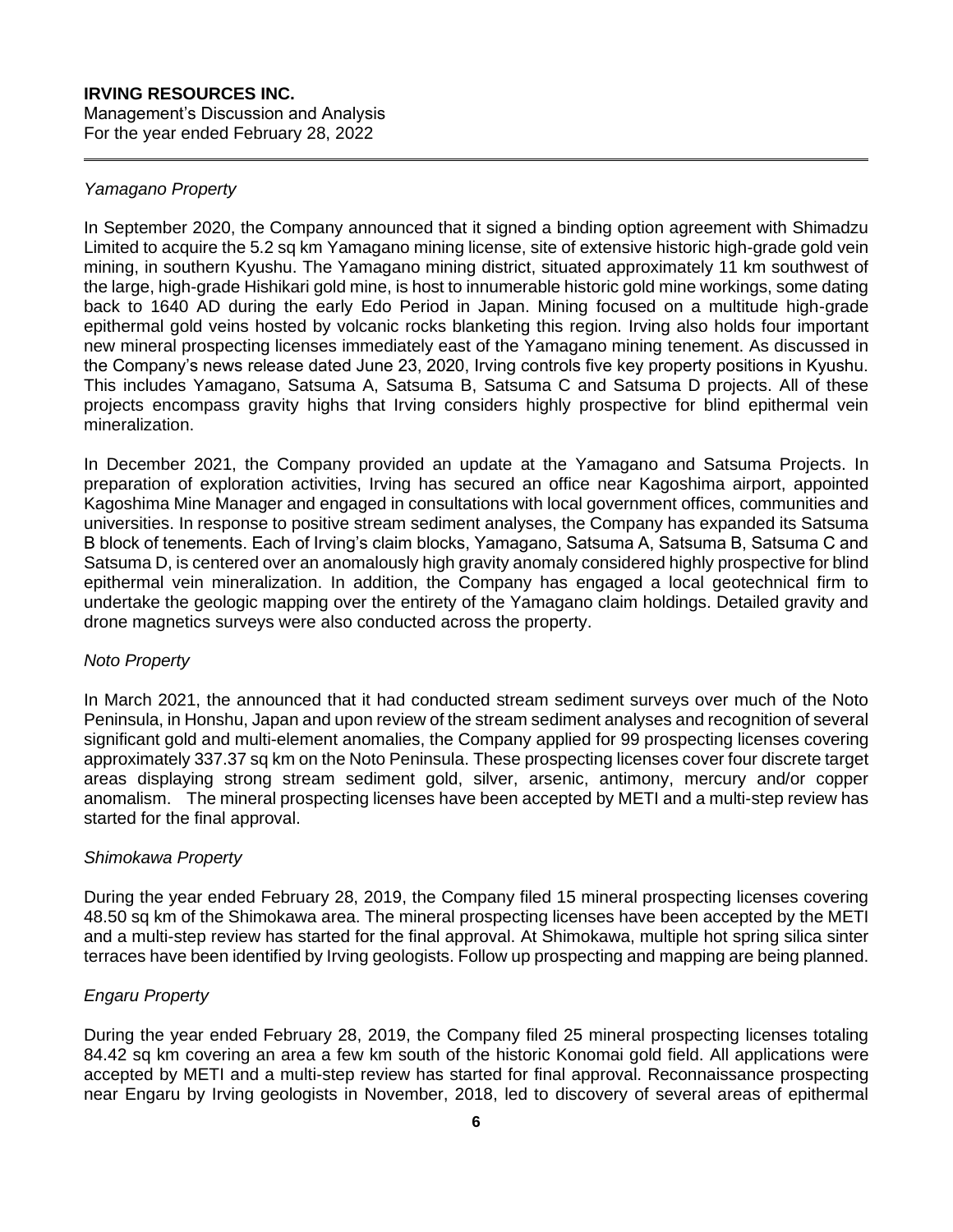quartz vein float within a sub-basin of Miocene intermediate and felsic volcanic rocks. Hot spring silica sinter deposits, some with fossilized wood, are also present at Engaru.

## *Eniwa Project*

In May, 2017, the Company announced that Irving GK filed applications for 20 mineral prospecting licenses totaling 56.15 sq km covering a prospective area approximately 20 km south of Sapporo, Hokkaido, Japan. All applications have been accepted by the METI and a multi-step review has started for the final approval.

## *Utanobori Property*

In December, 2016, the Company filed 26 mineral prospecting licenses covering 88.14 sq km of the Utanobori mining centre and in February, 2017, a further 12 prospecting licenses covering 33.41 sq km were filed. A total of 38 mineral prospecting licenses totaling 121.55 sq km have been accepted by the METI and a multi-step review has started for the final approval.

Utanobori is approximately 30 km northwest of the Omui project. Geologically, Utanobori is similar to Omui, a classic volcanic rock-hosted epithermal vein system. Irving is particularly interested in a remote area near the town of Utanobori where historic surface samples taken from veins reportedly contain very high-grade silver and lesser gold. Irving geologists also collected one vein sample from this area that carries 231 gpt Ag and 0.4 gpt Au. Irving conducted reconnaissance work including sampling in 2017 and BLEG work in summer, 2020.

#### **Tanzania Project**

The Company, through its wholly-owned Tanzanian subsidiary, and with its joint venture participant, JOGMEC, had exploration prospecting licenses in Tanzania, Africa. During the year ended February 28, 2019, the Company elected to surrender the final license. The Company is in the process of winding up the subsidiary in Tanzania.

#### **Malawi Property**

The Company had a Rare Earth Element ("REE") exploration project in Malawi, Africa through its whollyowned Malawian subsidiary, and with its joint venture participant, JOGMEC. During the year ended February 28, 2019, the Company elected to write-down the deferred exploration costs and commenced the process of surrendering the EPL. During the year ended February 28, 2021, the Company received notice that SSL was dissolved.

#### **Results of Operations**

### **For the year ended February 28, 2022**

During the year ended February 28, 2022, the Company's general and administration expenses were \$2,852,917 before other item of interest income of \$30,075, for a total comprehensive loss of \$2,822,842.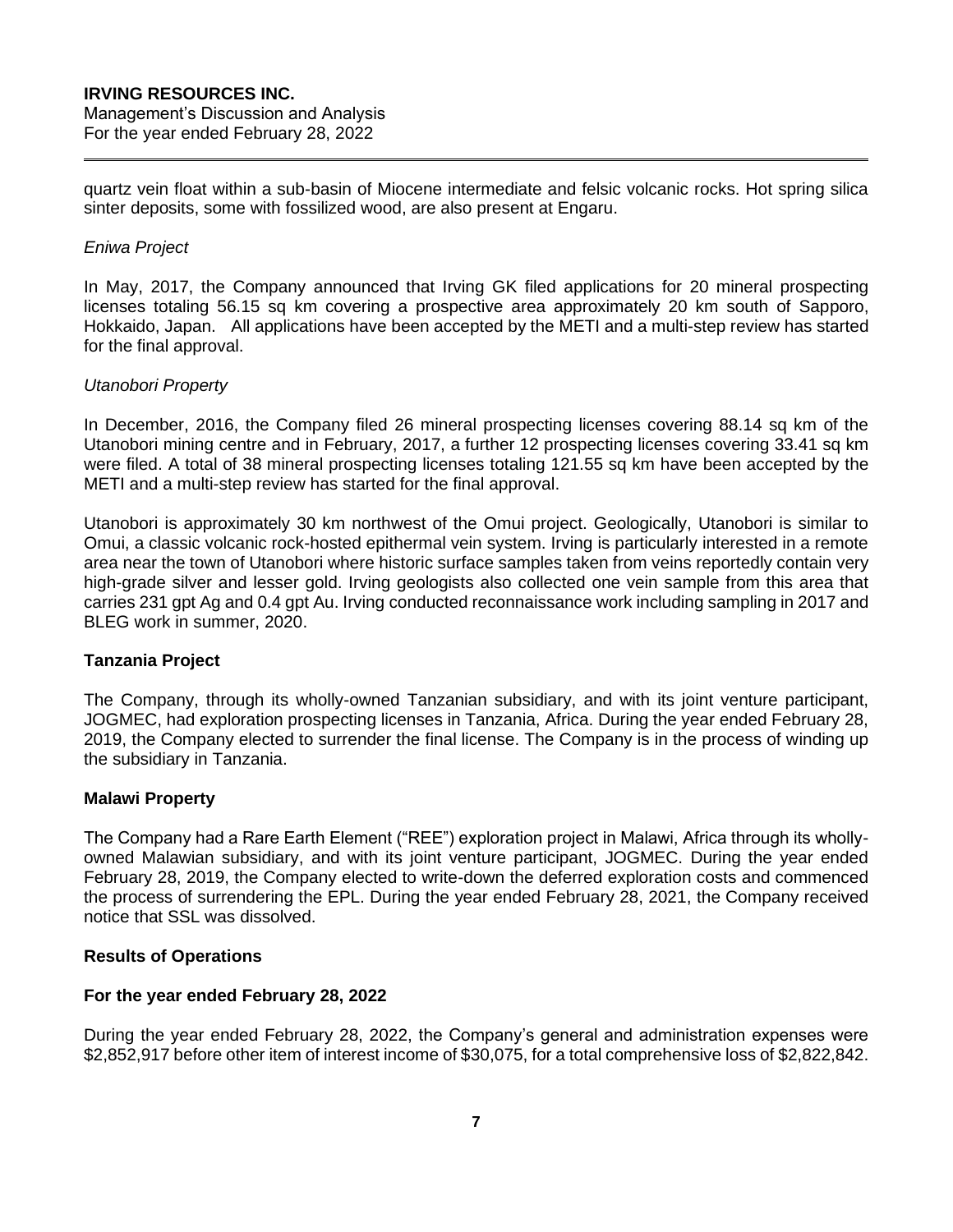# **IRVING RESOURCES INC.**

Management's Discussion and Analysis For the year ended February 28, 2022

Key items included \$125,477 in depreciation, \$130,522 in consulting fees, \$26,915 in insurance expense, \$7,735 in interest expense on lease liabilities, \$65,485 in investor relations, \$72,000 in management fees, \$108,041 in office and miscellaneous expenses, \$223,178 in professional fees, \$36,194 in property investigation, \$70,743 in regulatory fees, \$124,677 in salaries and benefits, \$19,261 in shareholder costs, \$1,805,267 in share-based compensation expense, \$22,123 in telephone expense, \$41,594 in travel and promotion offset by a foreign exchange gain of \$39,671.

The Company's general and administrative costs remain relatively consistent from the prior period except for significant variances in foreign exchange, share-based compensation and professional fees. The prior periods costs include: depreciation of \$112,867, consulting fees of \$148,363, investor relations of \$109,191, management fees of \$72,000, office and miscellaneous of \$81,578, professional fees of \$456,618, property investigation of \$79,718, regulatory fees of \$59,677, salaries and benefits of \$137,273, share-based compensation of \$3,465,469, travel and promotion of \$62,872, and a foreign exchange loss of \$556,110, all offset with interest income of \$51,497 and management income of \$4,778 resulting in a total comprehensive loss of \$5,361,602.

Removing the significant variances of the loss in foreign exchange and share-based compensation expenses, the variance for the comparative period is a decrease in total comprehensive loss of \$282,777. Otherwise, with this cost included, the comparative period is a decrease in total comprehensive loss of \$2,538,760.

## **Results of Operations**

#### **For the three months ended February 28, 2022**

During the three months ended February 28, 2022, the Company's general and administration expenses were \$818,186 before other items of interest income of \$6,598, for a total comprehensive loss of \$811,588.

Key items included \$33,253 in depreciation, \$35,537 in consulting fees, \$6,763 in insurance expense, \$2,974 in interest expense on lease liabilities, \$10,956 in investor relations, \$18,000 in management fees, \$14,516 in office and miscellaneous expenses, \$86,265 in professional fees, \$12,459 in property investigation, \$11,540 in regulatory fees, \$31,234 in salaries and benefits, \$476,991 in share-based compensation expense, \$6,420 in telephone expense, \$5,524 in travel and promotion and \$62,428 in foreign exchange loss, offset by interest income of \$6,598.

The Company's general and administrative costs remain relatively consistent from the prior period except for a material variances in foreign exchange where there was a three-month variance of \$87,279 and share-based compensation which was \$724,622 lower in the current fiscal year. Other prior period costs include: consulting fees of \$42,482, investor relations of \$26,536, management fees of \$18,000, office and miscellaneous of \$12,864, professional fees of \$178,613, property investigation of \$22,710, regulatory fees of \$13,689, salaries and benefits of \$4,110, share-based compensation of \$1,201,613, shareholder costs of \$3,677, and travel and promotion of \$16,702, offset by interest income of \$4,714 and management income of \$68, resulting in a total comprehensive loss of \$1,763,951.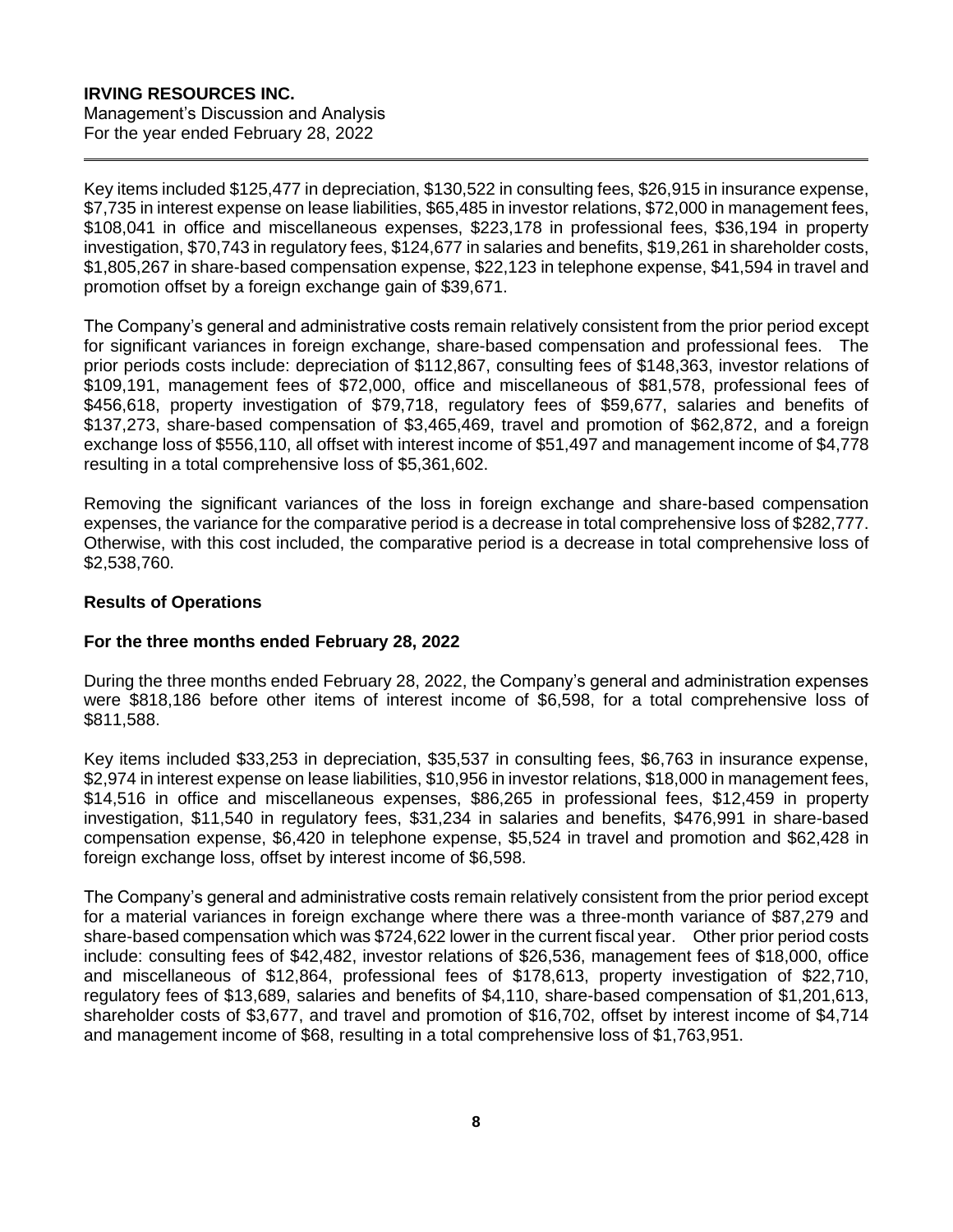Removing the significant variances in foreign exchange and share-based compensation, the variance for the comparative period is a decrease in total comprehensive loss of \$140,462. Otherwise, with this cost included, the comparative period is a decrease in total comprehensive loss of \$1,763,951.

## **Events and transactions during the year ended February 28, 2022**

- a) On March 2, 2021, 110,000 stock options were granted to consultants at an exercise price of \$2.09.
- b) On April 12, 2021, the Company completed a private placement issuing 3,575,545 common shares for gross proceeds of US\$6,000,000 at a price of CDN\$2.11 per common share.
- c) There were 120,000 stock options were exercised for gross proceeds of \$168,000.
- d) The Company issued 87,500 common shares at a deemed price of \$1.14 as part of the requirement of a mining option agreement.
- e) The Company held an Annual General Meeting of shareholders on August 25, 2021. All the incumbent directors of the Company standing for re-election, being Akiko Levinson, Quinton Hennigh, Kevin Box, Douglas Buchanan and Haruo Harada, were all re-elected as directors of Irving.
- f) On December 21, 2021, 1,745,000 stock options were granted to directors, officers, employees and consultants at an exercise price of \$1.09.

#### **Subsequent Events**

a) Subsequent to February 28, 2022, the Company announced that it committed to purchase two drill rigs. One has an expected delivery of July 2022 and the second in the fall of 2022.

## **Selected Annual Information**

The consolidated financial statements have been prepared in accordance with IFRS and are expressed in Canadian dollars. The information below has been extracted from the Company's audited consolidated financial statements for the years noted.

|                                                                                                                           | <b>Year Ended</b><br>February 28,<br>2022       | <b>Year Ended</b><br>February 28,<br>2021 | <b>Year Ended</b><br>February 28,<br>2019  |
|---------------------------------------------------------------------------------------------------------------------------|-------------------------------------------------|-------------------------------------------|--------------------------------------------|
| Total interest income<br>Total comprehensive loss for the year<br>Basic and diluted loss per share<br><b>Total assets</b> | \$<br>30,075<br>2,822,842<br>0.05<br>38,393,129 | 51,497<br>5,361,602<br>0.09<br>31,600,587 | 152,602<br>3,318,252<br>0.07<br>27,480,603 |
| <b>Total liabilities</b>                                                                                                  | 863,646                                         | 847,923                                   | 1,389,123                                  |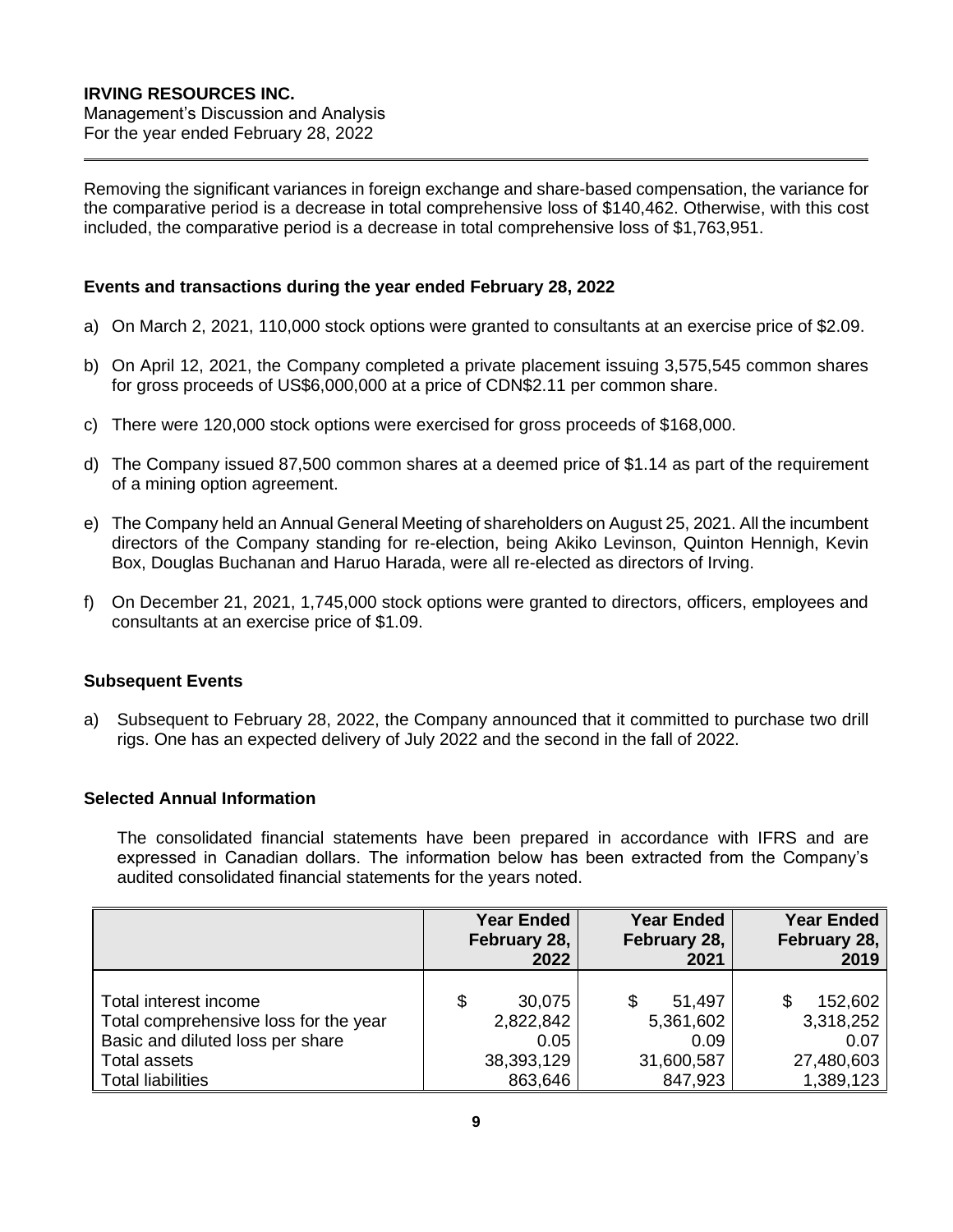## **Summary of Quarterly Results**

The following financial information is for the eight most recently completed quarters of the Company.

|                          | February 28,<br>2022 | November 30,<br>2021 | August 31,<br>2021 | May 31,<br>2021 |
|--------------------------|----------------------|----------------------|--------------------|-----------------|
|                          |                      |                      |                    |                 |
|                          |                      |                      |                    |                 |
| <b>Total assets</b>      | \$38,393,129         | \$39,063,845         | \$38,654,501       | \$38,531,311    |
| Mineral property costs   | 28,073,873           | 26,769,489           | 25,213,193         | 24,369,731      |
| Working capital          | 8,933,301            | 10,821,608           | 12,005,766         | 12,816,200      |
| Equity in net assets     | 37,529,483           | 37,864,080           | 37,717,994         | 37,436,401      |
| Total comprehensive loss | (811, 588)           | (258, 823)           | (244, 328)         | (1,508,103)     |
| Loss per share           | (0.01)               | (0.00)               | (0.00)             | (0.03)          |
|                          | February 28,         | November 30,         | August 31,         | May 31,         |
|                          | 2021                 | 2020                 | 2020               | 2020            |
|                          |                      |                      |                    |                 |
| <b>Total assets</b>      | \$31,600,587         | \$32,590,171         | \$31,487,161       | \$27,449,031    |
| Mineral property costs   | 22,427,076           | 21,159,506           | 18,461,745         | 15,990,604      |
| Working capital          | 8,053,603            | 9,901,066            | 11,468,727         | 9,949,992       |
| Equity in net assets     | 30,752,664           | 31,315,002           | 30,252,832         | 26,362,226      |
| Total comprehensive loss | (1,763,951)          | (1,637,361)          | (1,501,696)        | (458, 594)      |
| Loss per share           | (0.03)               | (0.03)               | (0.03)             | (0.01)          |

The Company has experienced a substantial amount of growth since inception in August, 2015. During the previous fiscal year, the Company completed a private placement raising gross proceeds of \$3,517,506 and also received \$2,805,619 from the exercise of warrants and options. During the current year, the Company completed a private placement raising gross proceeds of \$7,544,400 and received \$168,000 from the exercise of options. These funds are primarily directed towards the Company's deferred exploration costs resulting in the continued increase in total assets, now over \$38M. The Company's general and administration costs have been increasing with increased activity, primarily as a result of the growth in Japan also as well as the issuance of incentive stock options. Some of the key costs that have increased as a result of the growth in Japan include consulting fees, office and miscellaneous, professional fees, and travel. However, during the last two years, travel and consulting fees have decreased due to the COVID-19 pandemic. Foreign exchange has also fluctuated substantially over the last two years, at times contributing to a larger than normal comprehensive loss or gain. Part of the significant increase in comprehensive loss in the current quarter, as well as Q1-2021, and the prior fiscal year related to the volatility in foreign exchange. And in Q2 and Q3 of the current fiscal year, the Company recognized gains in foreign exchange which resulted in lower comprehensive loss.

#### **Liquidity and Capital Resources**

As at February 28, 2022, the Company had working capital of \$8,933,301. This consists of \$9,691,260 in cash, \$7,568 in accounts receivable, \$65,541 in prepaid expenses less \$831,068 in accounts payable and other current liabilities.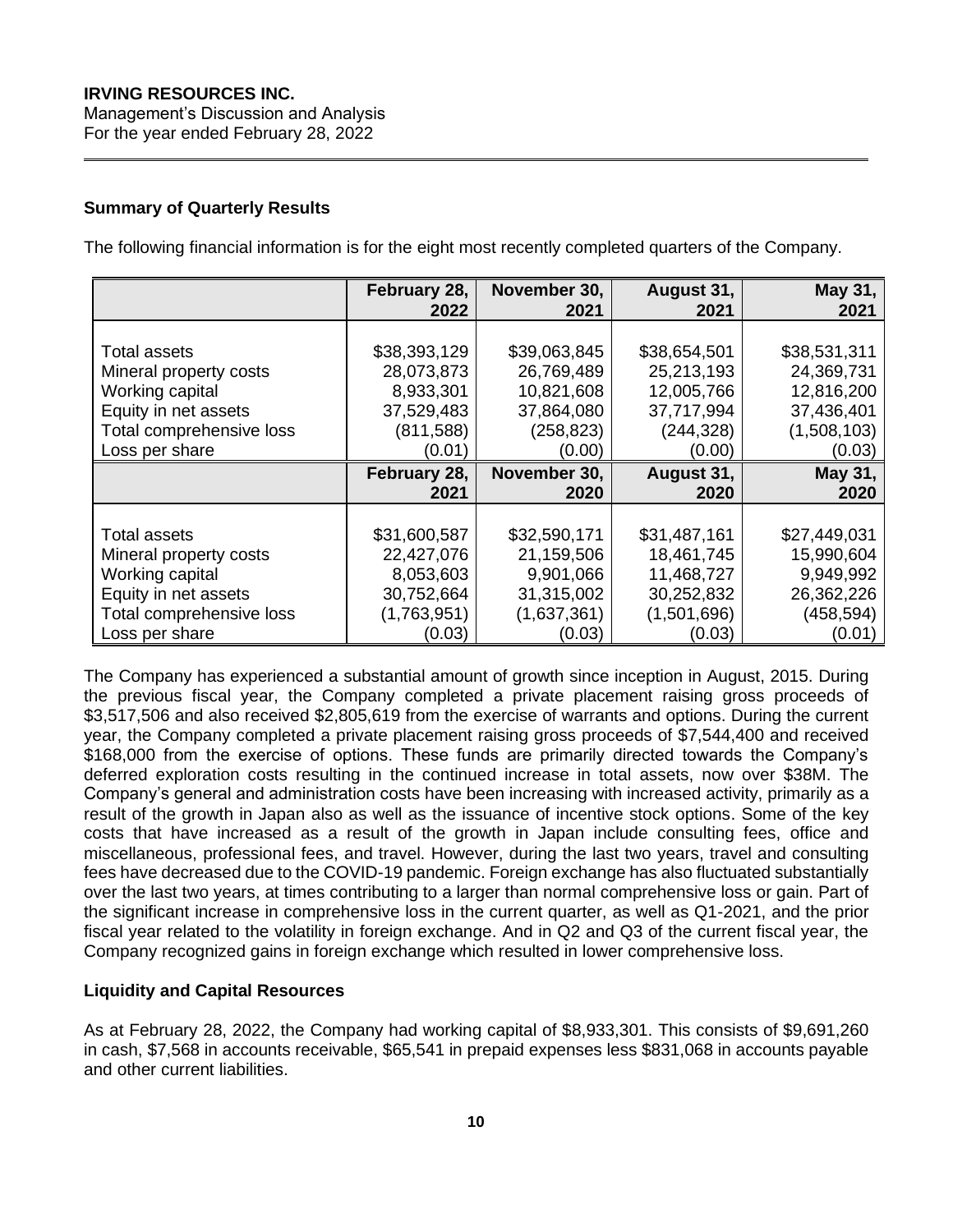The consolidated financial statements have been prepared on a going concern basis which assumes that the Company will be able to realize its assets and discharge its liabilities in the normal course of business for the foreseeable future. The Company has not generated revenues from operations. The continuing operations of the Company are dependent upon its ability to continue to raise adequate financing in the future. The Company will seek such additional financing through debt or equity offerings, but there can be no assurance that such financing will be available on terms acceptable to the Company or at all. Any equity offering will result in dilution to the ownership interests of the Company's shareholders and may result in dilution to the value of such interests.

## **Related Party Transactions**

The Company has recorded the following amounts in related party transactions:

|                                           |    | <b>Year ended</b><br><b>February 28, 2022</b> | <b>Year ended</b><br><b>February 28, 2021</b> |
|-------------------------------------------|----|-----------------------------------------------|-----------------------------------------------|
| Management fees<br><b>Consulting fees</b> | \$ | 187,675<br>317,832                            | \$<br>191,560<br>332,237                      |
|                                           | S  | 505,507                                       | 523,797                                       |

- a) Included in the management fees were fees for services provided by the President and Chief Executive Officer and Chief Financial Officer.
- b) Included in consulting fees are amounts paid to independent directors for services other than their role as directors.
- c) During the year ended February 28, 2022, 950,000 (2021 950,000) stock options were granted to directors and officers. The total vested share-based compensation allocated to directors and officers is \$1,002,850 (2021 - \$1,966,557).

As of February 28, 2022, \$Nil (February 28, 2021 – \$10,571) is due to related parties. The amounts due to related parties are unsecured, non-interest bearing, and have no specific terms of payment.

#### **Key Management Compensation**

Key management personnel are those persons having authority and responsibility for planning, directing and controlling the activities of the Company, directly or indirectly. Key management personnel include the Company's executive officers and Board of Director members.

Other than disclosed above, there was no other compensation paid to key management during the periods ended February 28, 2022 and 2021.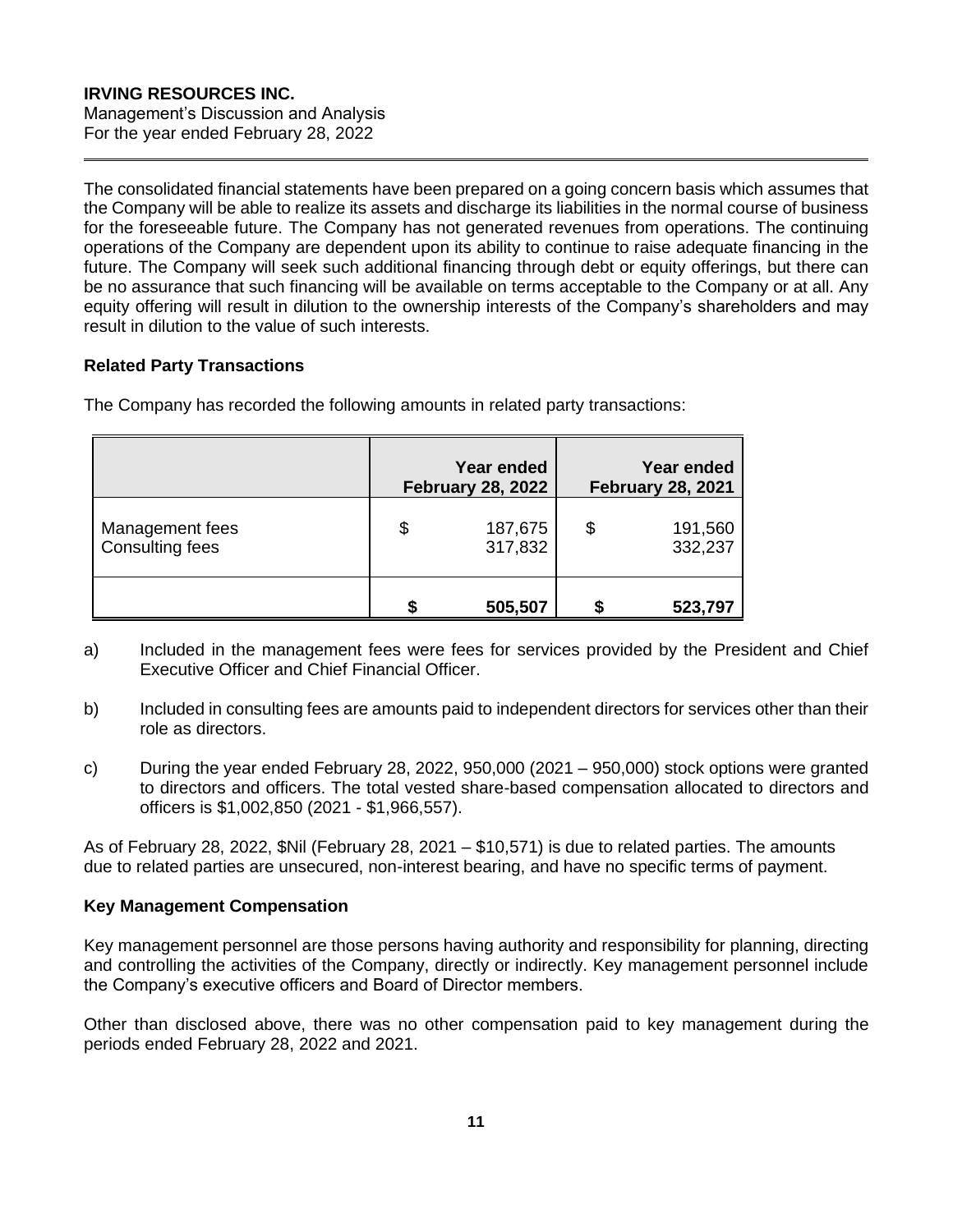### **Financial Instruments**

The Company has exposure to the following risks from its use of financial instruments: credit risk, liquidity risk and market risk. Management and the Board of Directors monitor risk management activities and review the adequacy of such activities.

#### *Credit risk*

Credit risk is the risk of potential loss to the Company if a customer or counter party to a financial instrument fails to meet its contractual obligations. The Company's credit risk is limited to the carrying amount on the statement of financial position and arises from the Company's cash and receivables.

The Company's cash is held with high-credit quality financial institutions. Receivables mainly consist of goods and services tax due from the Federal Government of Canada and amounts due from joint venture partner.

## *Liquidity risk*

Liquidity risk is the risk that the Company will not meet its financial obligations as they fall due. The Company manages its liquidity risk by forecasting cash flows from operations, and anticipating investing and financing activities. As at February 28, 2022, the Company had cash of \$9,691,260 to settle current liabilities of \$831,068.

#### *Market risk*

Market risk is the risk of loss that may arise from changes in market prices, such as interest rates and foreign exchange rates.

#### i) Interest rate risk

The Company has cash balances and no interest-bearing debt. The Company's current policy is to invest excess cash in investment-grade short-term certificates of deposits issued by its banking institutions. The Company periodically monitors the investments it makes and is satisfied with the credit rating of its banks.

#### ii) Price risk

The Company is exposed to price risk with respect to commodity and equity prices. The ability of the Company to explore its mineral properties and future profitability of the Company are directly related to the market price of rare earth elements and other non-gold minerals. The Company monitors commodity prices to determine appropriate actions to be undertaken.

iii) Foreign exchange rate risk

The Company's functional currency is the Canadian dollar and major purchases are transacted in Canadian dollars. The Company funds certain operations, exploration and administrative expenses by using US Dollars and Japanese Yen converted from its Canadian bank accounts. Management is aware of the possibility of foreign exchange risk derived from currency conversions. Based on the net US dollar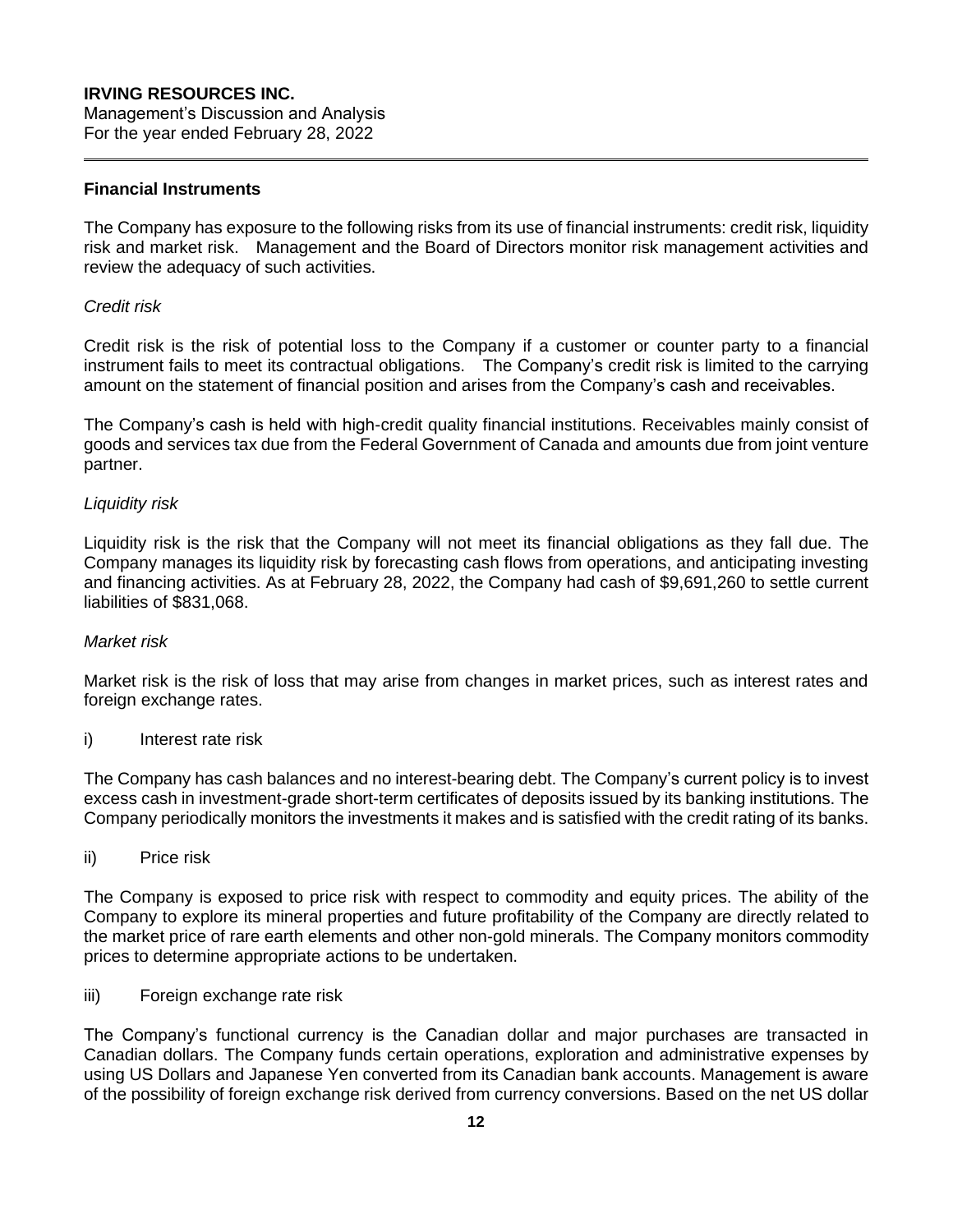and Japanese Yen asset and liability exposure as at February 28, 2022, a 10% fluctuation in the CAD/US and CAD/YEN exchange rates would impact the Company's earnings by approximately \$914,000. The Company has not entered into any agreements or purchased any instruments to hedge possible foreign exchange rate risk at this time.

## **Contingency**

The Company entered into a contract for the purchase of one Boart Longyear drill rig. Irving paid an initial deposit of 30% in Q4. The balance of 70% (US\$475,695) will be due prior to shipment of the rig which is expected in Q3 of the coming fiscal year.

## **Off-Balance Sheet Arrangements**

The Company does not have any off-balance sheet arrangements as at February 28, 2022.

## **Outstanding Share Data**

The following table summarizes the Company's outstanding share data as of the date of this Management Discussion and Analysis:

|               | <b>Number of shares</b><br>issued or reserved<br>for issuance |
|---------------|---------------------------------------------------------------|
| Common shares | 62,022,016                                                    |
| Stock options | 5,166,667                                                     |

As at the date of this Management Discussion and Analysis, there are no common shares held in escrow.

## **Critical Accounting Policies**

The financial statements have been prepared in accordance with accounting principles generally accepted in Canada and form the basis for the following discussion and analysis of critical accounting policies and estimates. The Company makes estimates and assumptions that affect the reported amounts of assets, liabilities and expenses and related disclosure of contingent assets and liabilities during the course of preparing these financial statements. On a regular basis, the Company evaluates estimates and assumptions including those related to the recognition of share-based compensation.

Estimates are based on historical experience and on various other assumptions that the Company believes to be reasonable. These estimates form the basis of judgments about the carrying value of assets and liabilities that are not readily apparent from other sources. Actual results may differ from those estimates.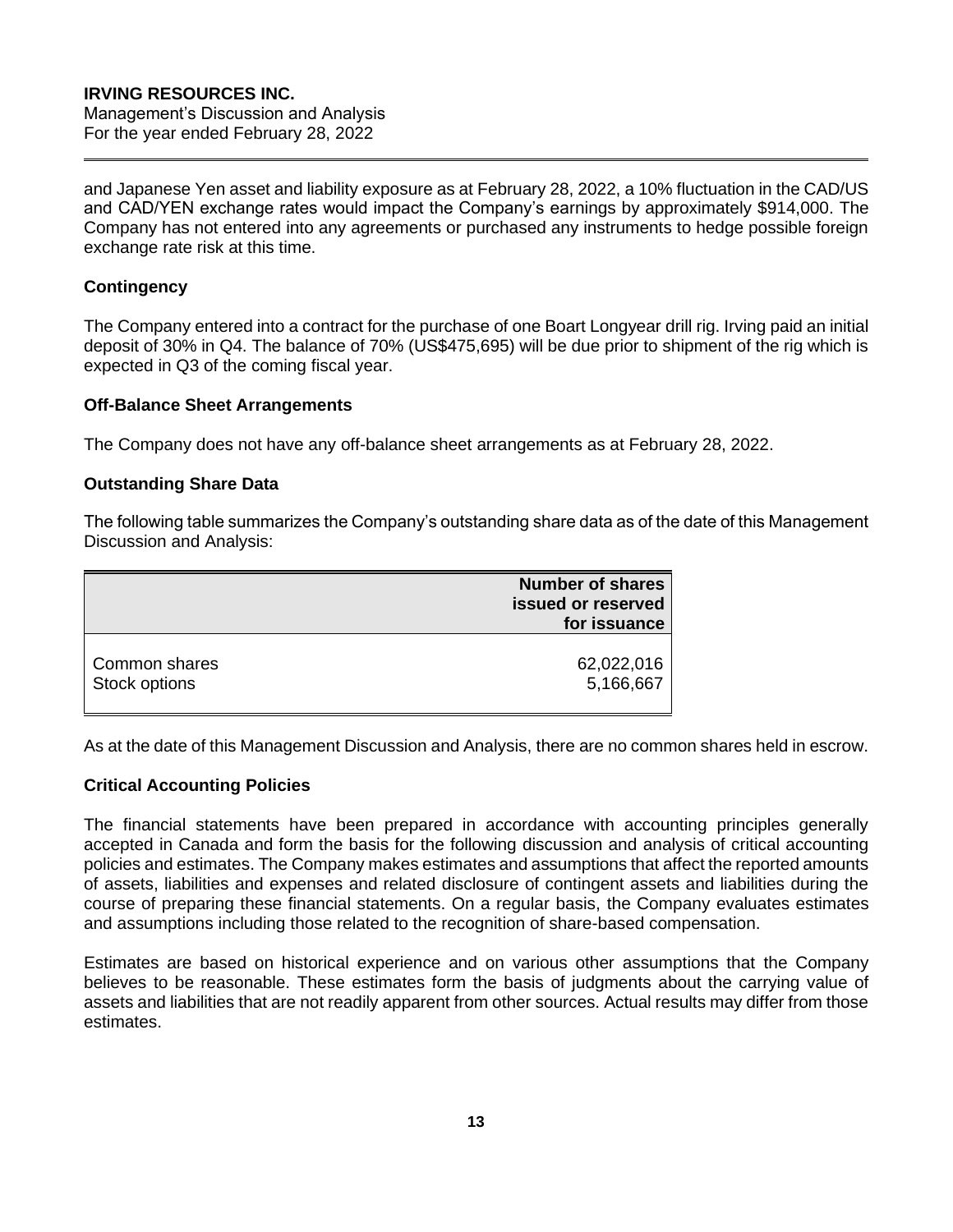## **IRVING RESOURCES INC.** Management's Discussion and Analysis

For the year ended February 28, 2022

## **New Accounting Standards**

The Company has not applied the following revised IFRS that has been issued but was not yet effective at February 28, 2022. These new accounting standards are not expected to have a significant effect on the Company's accounting policies or financial statements.

*IAS 16, Property, Plant and Equipment – Proceeds before Intended Use***.** The amendment prohibits deducting from the cost of property, plant and equipment amounts received from selling items produced while preparing the asset for its intended use. Instead, a company will recognize such sale proceeds and related cost in the Statement of Loss and Comprehensive Loss. This amendment is effective for financial statements beginning on or after January 1, 2022, with early adoption permitted.

*IAS 12, Income Taxes The amendments* – The amendment will require companies to recognize deferred tax on particular transactions that, on initial recognition, give rise to equal amounts of taxable and deductible temporary differences. The amendments will typically apply to transactions such as leases for the lessee and decommissioning and restoration obligations related to assets in operation. This amendment is effective for financial statements beginning on or after January 1, 2023, with early adoption permitted.

## **Outlook**

The Company is optimistic that exploration at the Omu Property in Japan, as well as the multiple prospecting licenses acquired at other properties around Japan, will merit positive results over the course of the year. The Company is maintaining a watchful eye on the markets, its budgets and managing to minimize cash outflows.

#### **Business Risks**

The Company is engaged in the exploration and evaluation of mineral properties. These activities involve a high degree of risk which, even with a combination of experience, knowledge and careful evaluation, may not be overcome. Consequently, no assurance can be given that commercial quantities of minerals will be successfully found or produced.

The Company has no profitable operations and its present business is at an early stage. As such, the Company is subject to many common risks to new and developing enterprises, including under capitalization, cash shortages and limitations with respect to personnel, financial and other resources and the lack of revenues. There is no assurance that the Company will be successful in achieving a positive return on shareholders' investment.

The Company has no source of operating cash flow and there can be no assurance that the Company will be able to obtain adequate financing in the future or that the terms of such financing will be favourable. Failure to obtain such additional financing could result in the delay or indefinite postponement of further exploration and evaluation of its properties.

The Company's property interests are located in remote, undeveloped areas and the availability of infrastructure such as surface access, skilled labour, fuel and power at an economic cost, cannot be